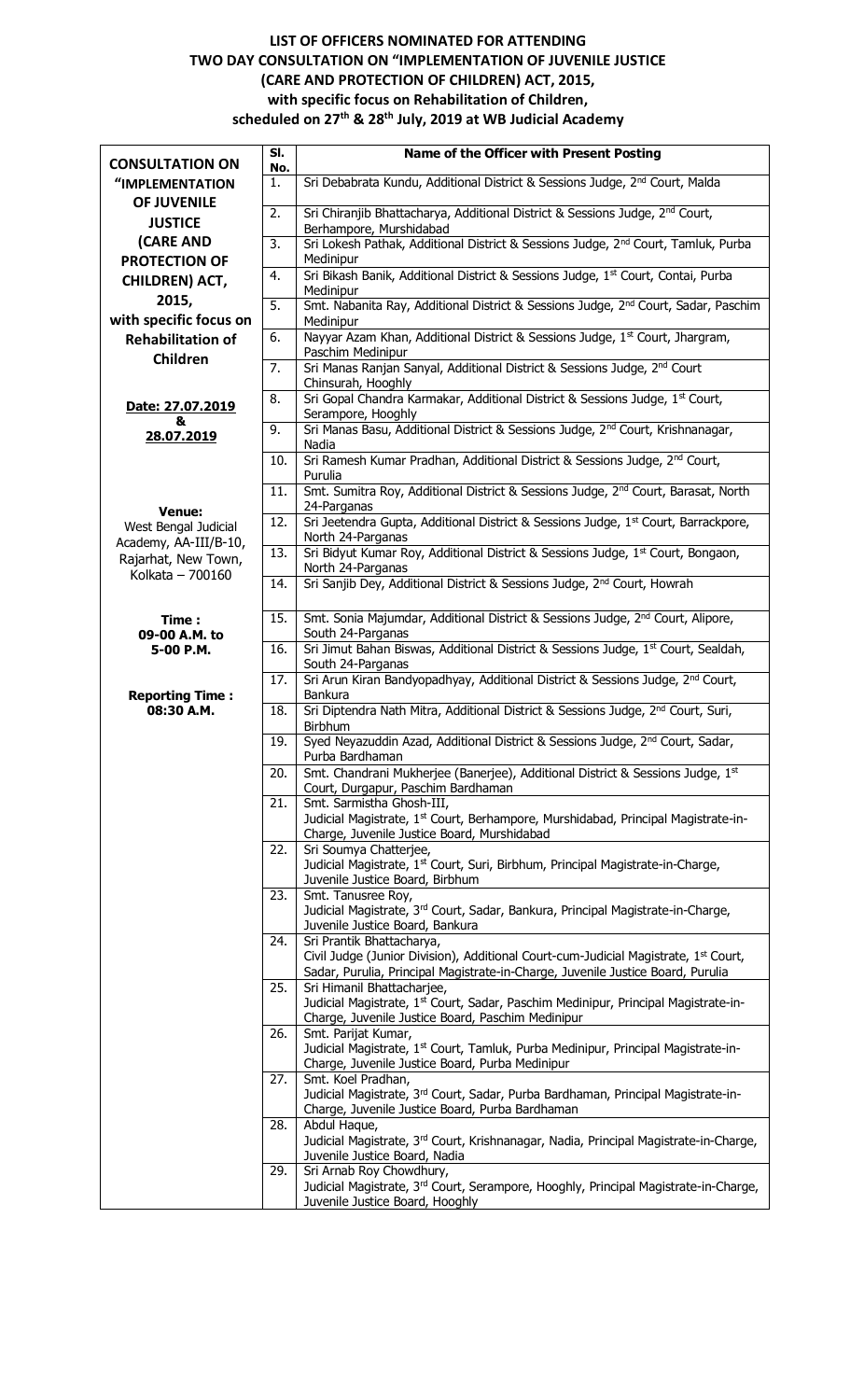| 30. | Sri Sridip Ballav,<br>Judicial Magistrate, Bidhannagar, North 24-Parganas, Principal Magistrate-in-<br>Charge, Juvenile Justice Board, North 24-Parganas |
|-----|----------------------------------------------------------------------------------------------------------------------------------------------------------|
|     |                                                                                                                                                          |
| 31. | Sri Uttam Das,                                                                                                                                           |
|     | Judicial Magistrate, 1 <sup>st</sup> Court, Alipore, South 24-Parganas, Principal Magistrate-in-                                                         |
|     | Charge, Juvenile Justice Board, South 24-Parganas                                                                                                        |
| 32. | Sri Koustuv Mukhopadhyay,                                                                                                                                |
|     | Metropolitan Magistrate, 9 <sup>th</sup> Court, Calcutta, Principal Magistrate-in-Charge,                                                                |
|     | Juvenile Justice Board, Kolkata                                                                                                                          |
| 33. | Smt. Ishita Ray, Principal Magistrate, Juvenile Justice Board, Howrah                                                                                    |
|     |                                                                                                                                                          |
| 34. | Sri Dibyendu Nath,                                                                                                                                       |
|     | Judicial Magistrate, Darjeeling, Principal Magistrate, Juvenile Justice Board,                                                                           |
|     | Darjeeling, Principal Magistrate-in-Charge, Juvenile Justice Board, Darjeeling                                                                           |
| 35. | Smt. Shivi Srivastava,                                                                                                                                   |
|     | Judicial Magistrate, 1 <sup>st</sup> Court, Sadar, Malda, Principal Magistrate, Juvenile Justice                                                         |
|     | Board, Malda, Principal Magistrate-in-Charge, Juvenile Justice Board, Malda                                                                              |

 **General Direction :** The above named participating officers from the adjoining districts viz. **Kolkata, Howrah, Hooghly, North & South 24-Pgs., Purba & Paschim Medinipur, Nadia, Purba Bardhaman and Paschim Bardhaman** are allowed to leave their respective station on **27th July, 2019 after court hours** while those from the far off districts viz. **Darjeeling, Kalimpong Jalpaiguri, Cooch Behar, Uttar & Dakshin Dinajpur, Malda, Birbhum, Murshidabad, Purulia and Bankura** are allowed to leave their respective station on **26th July, 2019 after court hours,** all pre-ensuring no inconvenience in their judgeships and to remain away therefrom till joining back soon after the programme is over and their such **absence may be treated as "Leave on Duty".**